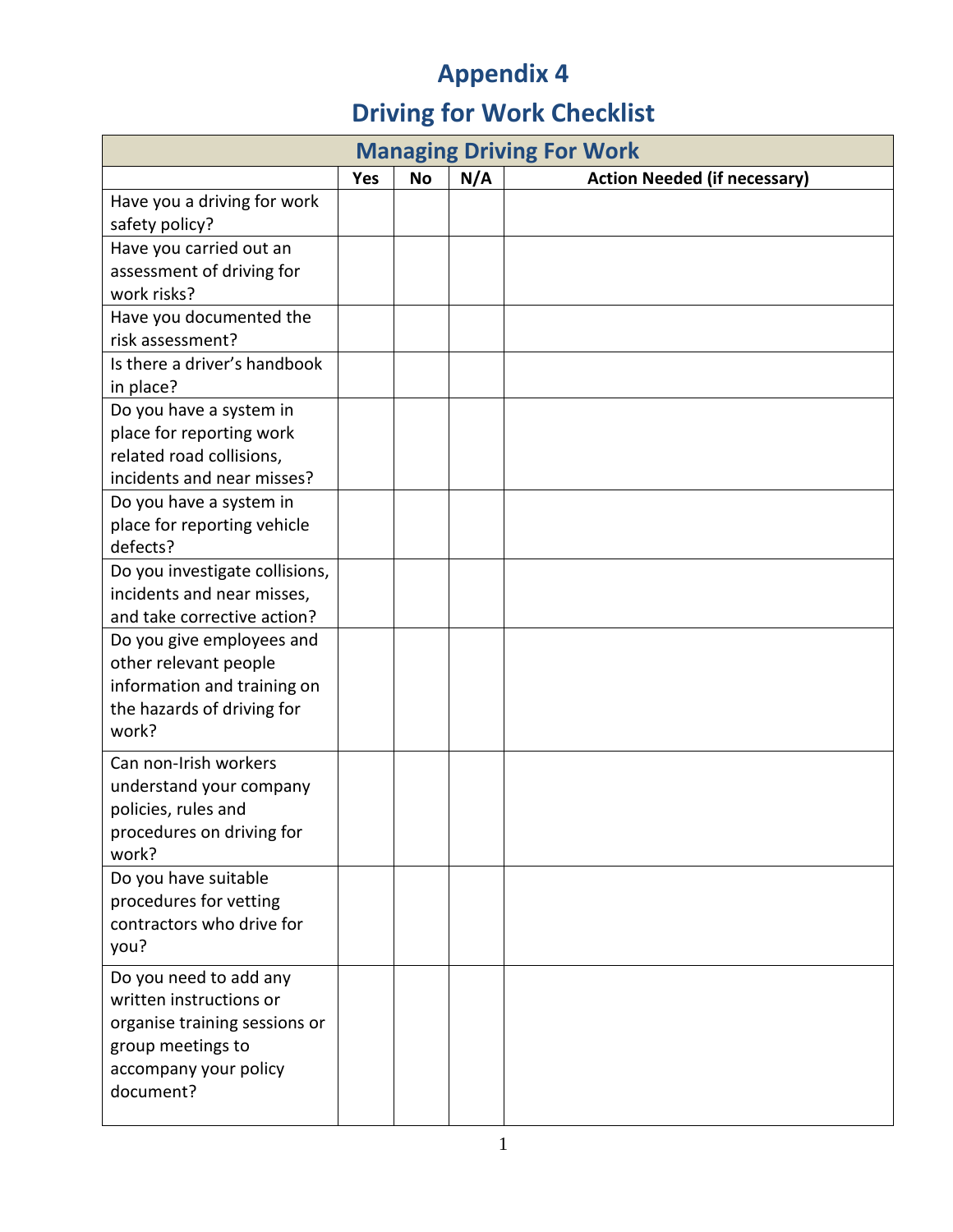|                                 | <b>The Driver</b> |    |     |                                     |  |  |  |  |
|---------------------------------|-------------------|----|-----|-------------------------------------|--|--|--|--|
| Competency                      | <b>Yes</b>        | No | N/A | <b>Action Needed (if necessary)</b> |  |  |  |  |
| Does the driver have            |                   |    |     |                                     |  |  |  |  |
| relevant previous               |                   |    |     |                                     |  |  |  |  |
| experience?                     |                   |    |     |                                     |  |  |  |  |
| Does the driver have the        |                   |    |     |                                     |  |  |  |  |
| correct licence for the         |                   |    |     |                                     |  |  |  |  |
| vehicle?                        |                   |    |     |                                     |  |  |  |  |
| Does the job require            |                   |    |     |                                     |  |  |  |  |
| anything more than a            |                   |    |     |                                     |  |  |  |  |
| current driving licence valid   |                   |    |     |                                     |  |  |  |  |
| for the type of vehicle to be   |                   |    |     |                                     |  |  |  |  |
| driven (for example, for        |                   |    |     |                                     |  |  |  |  |
| towing trailers)?               |                   |    |     |                                     |  |  |  |  |
| Do you carry out suitable       |                   |    |     |                                     |  |  |  |  |
| checks for driving at the       |                   |    |     |                                     |  |  |  |  |
| recruitment stage (for          |                   |    |     |                                     |  |  |  |  |
| instance, do you always         |                   |    |     |                                     |  |  |  |  |
| follow up references)?          |                   |    |     |                                     |  |  |  |  |
| Do you assess drivers to        |                   |    |     |                                     |  |  |  |  |
| make sure that they have        |                   |    |     |                                     |  |  |  |  |
| the correct skills for driving? |                   |    |     |                                     |  |  |  |  |
| Do you authorise drivers in     |                   |    |     |                                     |  |  |  |  |
| writing after you assess        |                   |    |     |                                     |  |  |  |  |
| them?                           |                   |    |     |                                     |  |  |  |  |
| Do you check the validity of    |                   |    |     |                                     |  |  |  |  |
| the driving licence at          |                   |    |     |                                     |  |  |  |  |
| recruitment and on a regular    |                   |    |     |                                     |  |  |  |  |
| basis after this?               |                   |    |     |                                     |  |  |  |  |
| Do you check the validity of    |                   |    |     |                                     |  |  |  |  |
| any driving entitlements for    |                   |    |     |                                     |  |  |  |  |
| light goods vehicles (LGVs)     |                   |    |     |                                     |  |  |  |  |
| or public service vehicles      |                   |    |     |                                     |  |  |  |  |
| (PSVs) as part of the           |                   |    |     |                                     |  |  |  |  |
| recruitment process and on      |                   |    |     |                                     |  |  |  |  |
| a regular basis after this?     |                   |    |     |                                     |  |  |  |  |
| Note: Such entitlements may     |                   |    |     |                                     |  |  |  |  |
| not have been renewed after     |                   |    |     |                                     |  |  |  |  |
| a period of disqualification.   |                   |    |     |                                     |  |  |  |  |
| Are your drivers aware of       |                   |    |     |                                     |  |  |  |  |
| the company's policy on         |                   |    |     |                                     |  |  |  |  |
| driving for work, and do        |                   |    |     |                                     |  |  |  |  |
| they understand what you        |                   |    |     |                                     |  |  |  |  |
| expect of them?                 |                   |    |     |                                     |  |  |  |  |
|                                 |                   |    |     |                                     |  |  |  |  |
|                                 |                   |    |     |                                     |  |  |  |  |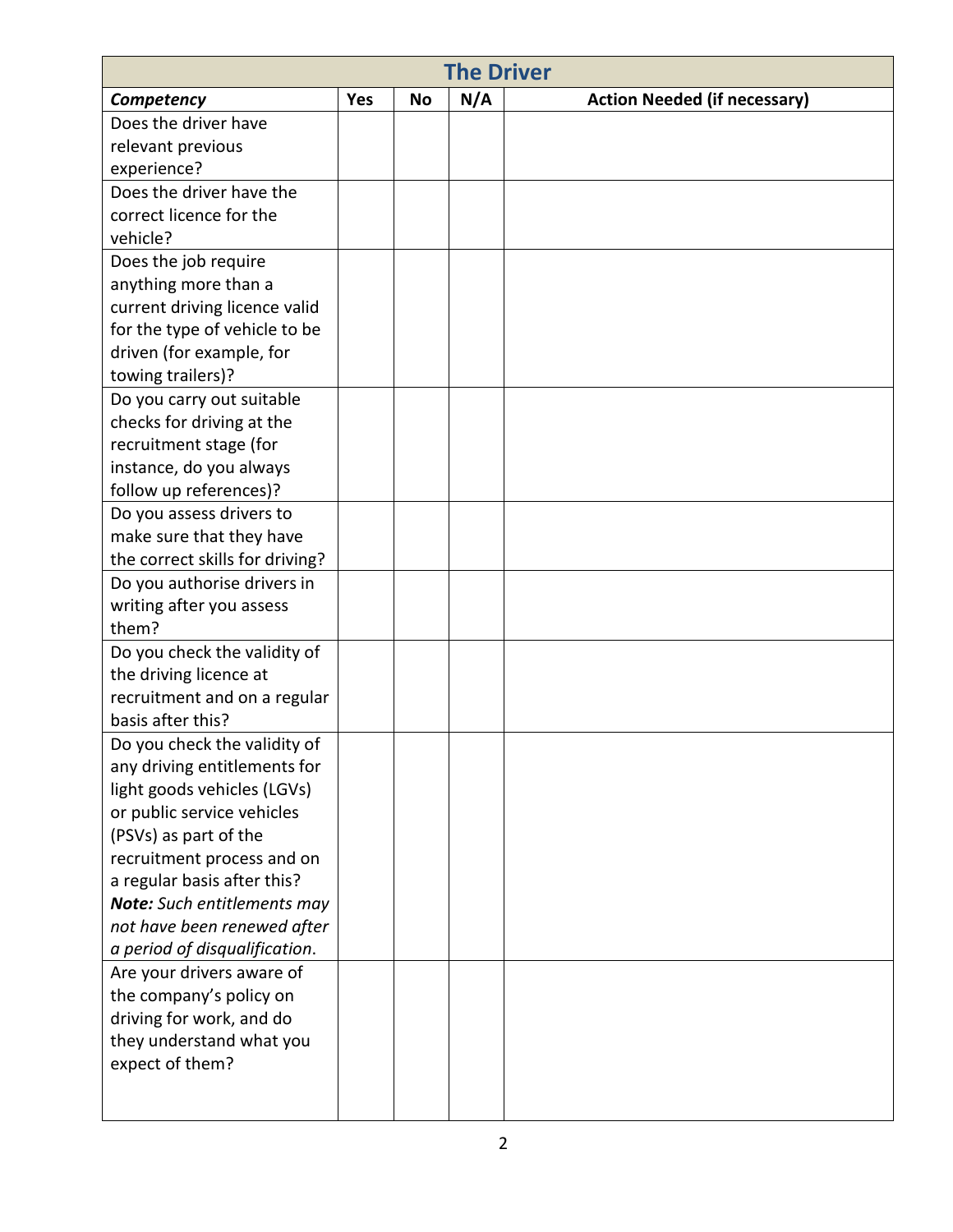| <b>The Driver (Continued)</b>  |            |           |     |                                     |  |  |
|--------------------------------|------------|-----------|-----|-------------------------------------|--|--|
| <b>Competency (Continued)</b>  | Yes        | <b>No</b> | N/A | <b>Action Needed (if necessary)</b> |  |  |
| Have you clearly outlined      |            |           |     |                                     |  |  |
| what standards or skills you   |            |           |     |                                     |  |  |
| require for the job?           |            |           |     |                                     |  |  |
| Have you a system in place     |            |           |     |                                     |  |  |
| to make sure that drivers      |            |           |     |                                     |  |  |
| meet these standards?          |            |           |     |                                     |  |  |
| <b>Training and Assessment</b> | <b>Yes</b> | <b>No</b> | N/A | <b>Action Needed (if necessary)</b> |  |  |
| Do you use reliable and valid  |            |           |     |                                     |  |  |
| methods to assess drivers?     |            |           |     |                                     |  |  |
| Do you check if drivers need   |            |           |     |                                     |  |  |
| extra training to carry out    |            |           |     |                                     |  |  |
| their duties safely?           |            |           |     |                                     |  |  |
| Do you give introductory       |            |           |     |                                     |  |  |
| training to drivers?           |            |           |     |                                     |  |  |
| Do you organise training for   |            |           |     |                                     |  |  |
| drivers, giving priority to    |            |           |     |                                     |  |  |
| those most at risk (for        |            |           |     |                                     |  |  |
| example, those with high       |            |           |     |                                     |  |  |
| annual road kilometres,        |            |           |     |                                     |  |  |
| poor collision records or      |            |           |     |                                     |  |  |
| young drivers)?                |            |           |     |                                     |  |  |
| Are all drivers trained and    |            |           |     |                                     |  |  |
| qualified to drive the         |            |           |     |                                     |  |  |
| vehicles they operate?         |            |           |     |                                     |  |  |
| Are drivers familiar with      |            |           |     |                                     |  |  |
| their vehicle and the various  |            |           |     |                                     |  |  |
| features of the vehicle?       |            |           |     |                                     |  |  |
| Do drivers have access to      |            |           |     |                                     |  |  |
| the manufacturer's             |            |           |     |                                     |  |  |
| instruction book?              |            |           |     |                                     |  |  |
| Have drivers received          |            |           |     |                                     |  |  |
| information and training on    |            |           |     |                                     |  |  |
| how to carry out routine       |            |           |     |                                     |  |  |
| basic safety checks - such as  |            |           |     |                                     |  |  |
| checks on their lights, tyres  |            |           |     |                                     |  |  |
| and wheel fixings?             |            |           |     |                                     |  |  |
| Do drivers know how to         |            |           |     |                                     |  |  |
| correctly adjust safety        |            |           |     |                                     |  |  |
| equipment such as safety       |            |           |     |                                     |  |  |
| belts, seating and head        |            |           |     |                                     |  |  |
| restraints?                    |            |           |     |                                     |  |  |
| Do drivers know how to use     |            |           |     |                                     |  |  |
| anti - lock brakes (ABS)       |            |           |     |                                     |  |  |
| properly?                      |            |           |     |                                     |  |  |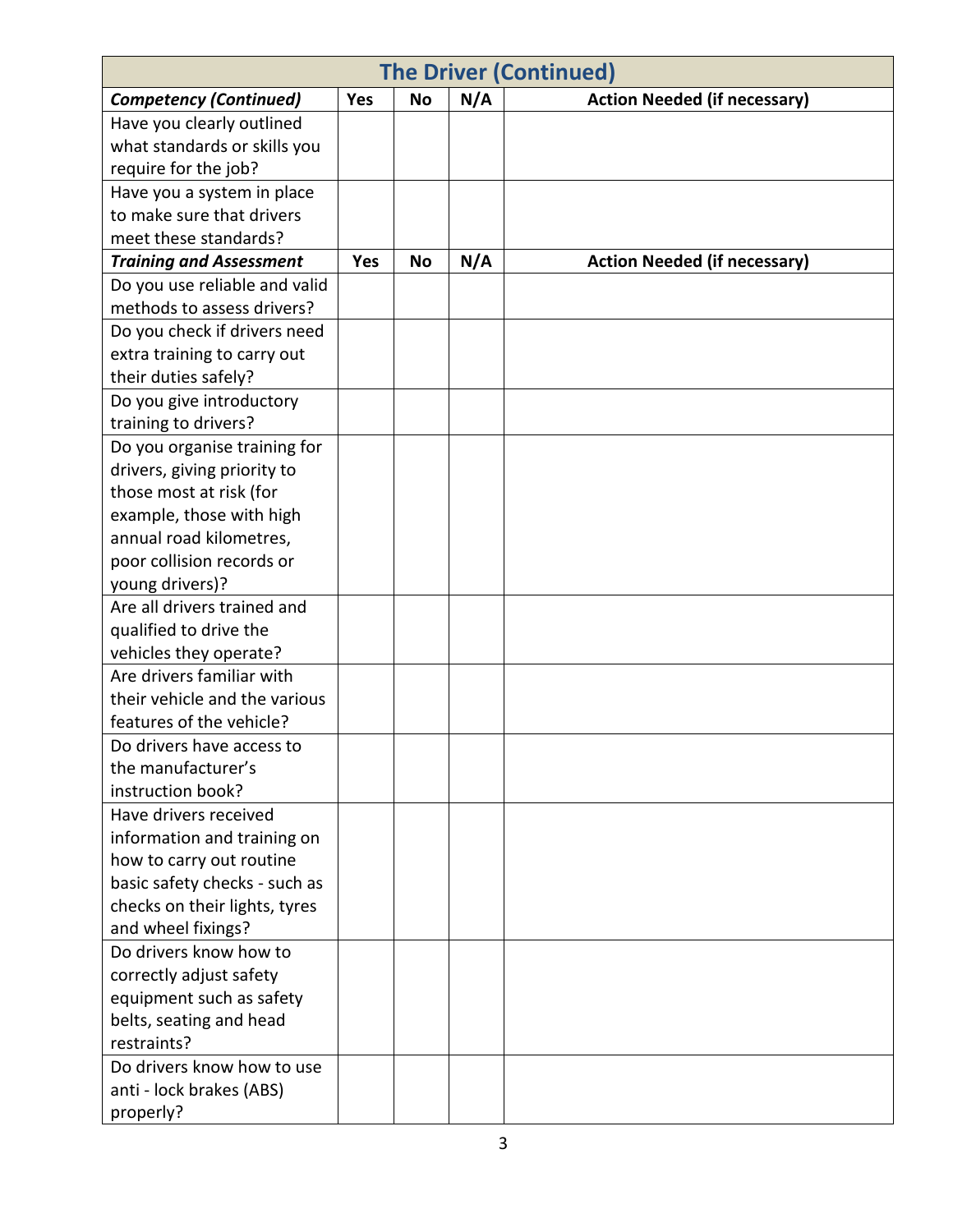|                                              |     |           |     | <b>The Driver (Continued)</b>       |
|----------------------------------------------|-----|-----------|-----|-------------------------------------|
| <b>Training and Assessment</b>               | Yes | <b>No</b> | N/A | <b>Action Needed (if necessary)</b> |
| (Continued)                                  |     |           |     |                                     |
| Do drivers know how to                       |     |           |     |                                     |
| check washer fluid levels                    |     |           |     |                                     |
| before starting a journey?                   |     |           |     |                                     |
| Are drivers fully aware of                   |     |           |     |                                     |
| the height and weight of                     |     |           |     |                                     |
| their vehicle - both when it                 |     |           |     |                                     |
| is loaded and empty?                         |     |           |     |                                     |
| Have drivers received                        |     |           |     |                                     |
| information and training on                  |     |           |     |                                     |
| securing loads in their                      |     |           |     |                                     |
| vehicle?                                     |     |           |     |                                     |
| Do drivers know how to                       |     |           |     |                                     |
| check load restraint                         |     |           |     |                                     |
| equipment?                                   |     |           |     |                                     |
| Do drivers know how to                       |     |           |     |                                     |
| safely distribute loads (e.g.                |     |           |     |                                     |
| when they are delivering a                   |     |           |     |                                     |
| number of loads in one                       |     |           |     |                                     |
| journey)?                                    |     |           |     |                                     |
| Do drivers know how to                       |     |           |     |                                     |
| protect their own safety if                  |     |           |     |                                     |
| their vehicle breaks down?                   |     |           |     |                                     |
| Are drivers aware of the                     |     |           |     |                                     |
| dangers of tiredness?                        |     |           |     |                                     |
| Do drivers know what to do                   |     |           |     |                                     |
| if they start to feel tired or               |     |           |     |                                     |
| sleepy?                                      |     |           |     |                                     |
| Do you reward good                           |     |           |     |                                     |
| driving?                                     |     |           |     |                                     |
| Have you budgeted for                        |     |           |     |                                     |
| training?                                    |     |           |     |                                     |
| Do you assess training                       |     |           |     |                                     |
| needs, including the need                    |     |           |     |                                     |
| for refresher training?                      |     |           |     |                                     |
| Do you give refresher                        |     |           |     |                                     |
| training, especially if there is             |     |           |     |                                     |
| a drop in safe vehicle driving<br>standards? |     |           |     |                                     |
| <b>Fitness and Health</b>                    | Yes | <b>No</b> | N/A | <b>Action Needed (if necessary)</b> |
| Are drivers fit and healthy                  |     |           |     |                                     |
| enough to drive safely and                   |     |           |     |                                     |
| not put themselves or                        |     |           |     |                                     |
| others at risk?                              |     |           |     |                                     |
|                                              |     |           |     |                                     |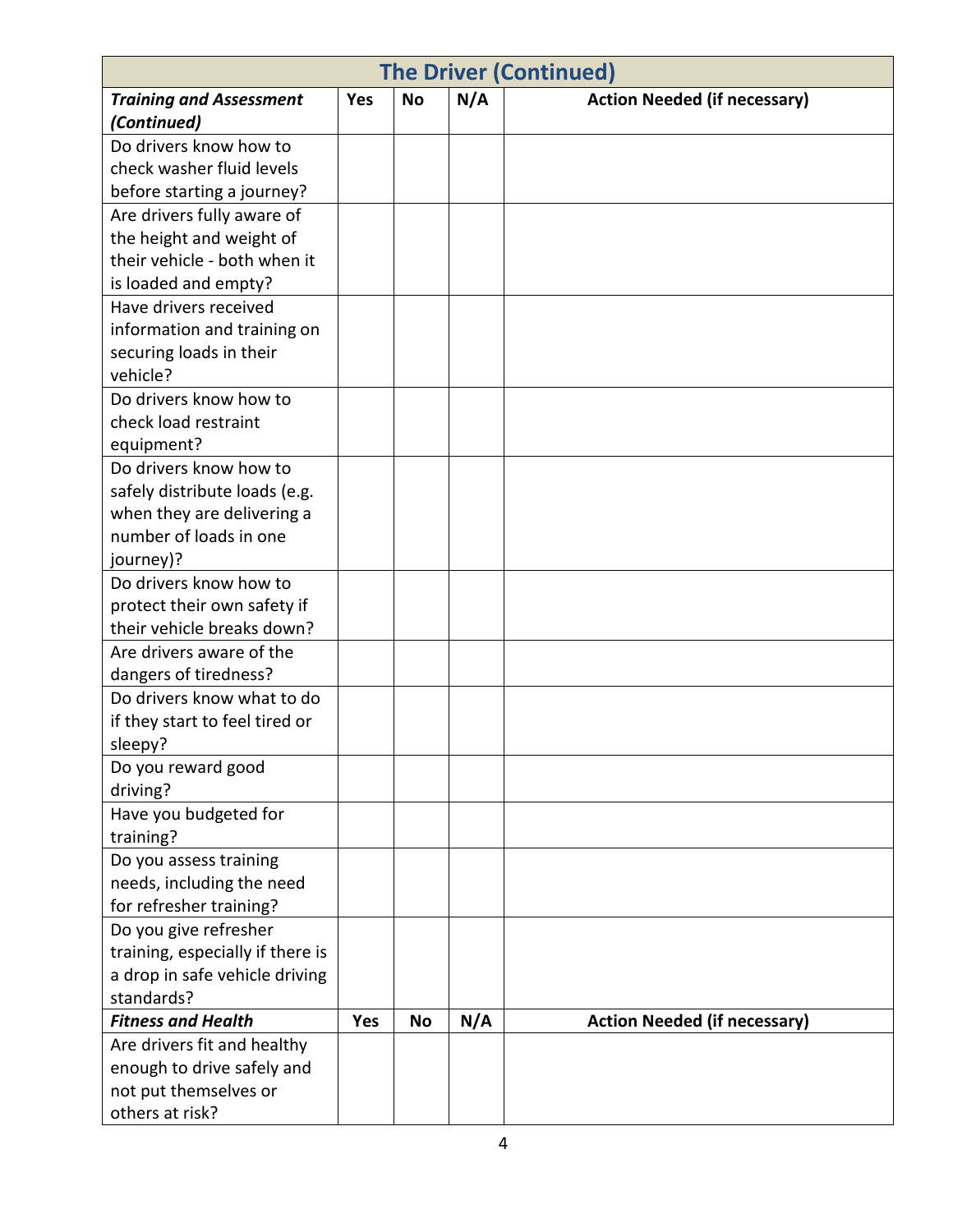|                                |            |           |                    | <b>The Driver (Continued)</b>       |
|--------------------------------|------------|-----------|--------------------|-------------------------------------|
| <b>Fitness and Health</b>      | <b>Yes</b> | <b>No</b> | N/A                | <b>Action Needed (if necessary)</b> |
| (Continued)                    |            |           |                    |                                     |
| Do drivers of heavy goods      |            |           |                    |                                     |
| vehicles (HGVs) have the       |            |           |                    |                                     |
| correct medical certificate,   |            |           |                    |                                     |
| as required by law?            |            |           |                    |                                     |
| Do drivers who are most at     |            |           |                    |                                     |
| risk go for regular medical    |            |           |                    |                                     |
| checkups (for example,         |            |           |                    |                                     |
| frequent night - time          |            |           |                    |                                     |
| drivers)?                      |            |           |                    |                                     |
| Do any of your drivers have    |            |           |                    |                                     |
| a medical condition (physical  |            |           |                    |                                     |
| or mental) that might          |            |           |                    |                                     |
| increase their risk while      |            |           |                    |                                     |
| driving?                       |            |           |                    |                                     |
| Do your drivers meet the       |            |           |                    |                                     |
| eyesight requirements set      |            |           |                    |                                     |
| out in the Rules of the        |            |           |                    |                                     |
| Road?                          |            |           |                    |                                     |
| Do your drivers know that      |            |           |                    |                                     |
| they should not drive or       |            |           |                    |                                     |
| carry out other duties if they |            |           |                    |                                     |
| are taking medication that     |            |           |                    |                                     |
| might impair their             |            |           |                    |                                     |
| judgement?                     |            |           |                    |                                     |
| Note: if they are not sure     |            |           |                    |                                     |
| they should ask their doctor   |            |           |                    |                                     |
|                                |            |           | <b>The Vehicle</b> |                                     |
| <b>Suitability</b>             | <b>Yes</b> | <b>No</b> | N/A                | <b>Action Needed (if necessary)</b> |
| Are the vehicles fit for use?  |            |           |                    |                                     |
| Do you check which vehicles    |            |           |                    |                                     |
| are best for driving and meet  |            |           |                    |                                     |
| health and safety standards?   |            |           |                    |                                     |
| When buying new or             |            |           |                    |                                     |
| replacement vehicles, do you   |            |           |                    |                                     |
| make sure that they are        |            |           |                    |                                     |
| suitable for the job?          |            |           |                    |                                     |
| Do you make sure that          |            |           |                    |                                     |
| privately - owned vehicles     |            |           |                    |                                     |
| used for work are insured for  |            |           |                    |                                     |
| business use?                  |            |           |                    |                                     |
|                                |            |           |                    |                                     |
|                                |            |           |                    |                                     |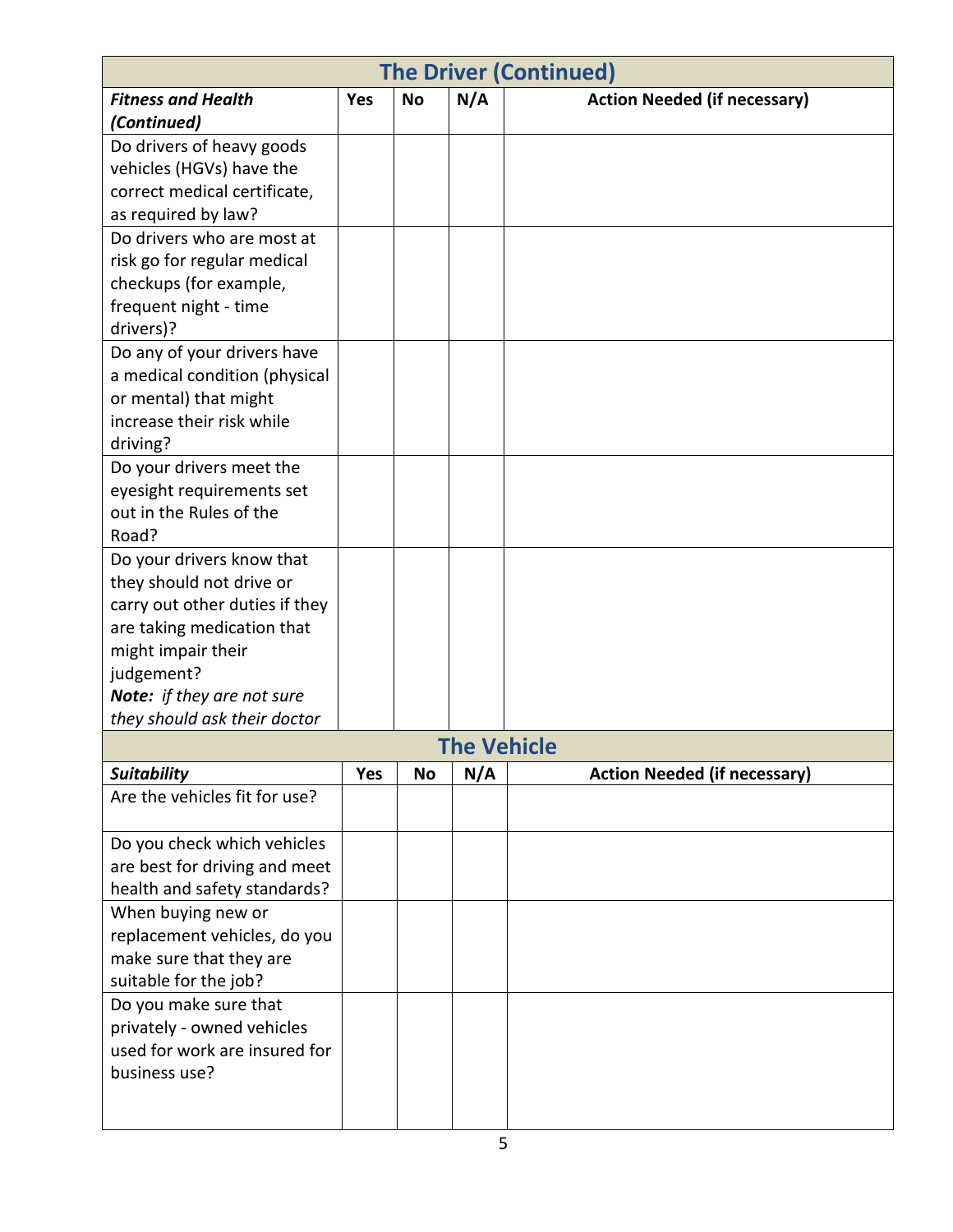| <b>The Vehicle (Continued)</b> |            |           |     |                                     |  |
|--------------------------------|------------|-----------|-----|-------------------------------------|--|
| <b>Suitability (Continued)</b> | <b>Yes</b> | <b>No</b> | N/A | <b>Action Needed (if necessary)</b> |  |
| Do you check that vehicles     |            |           |     |                                     |  |
| that are over four years old   |            |           |     |                                     |  |
| have a valid National Car      |            |           |     |                                     |  |
| Test (NCT) certificate?        |            |           |     |                                     |  |
| Do your drivers have a         |            |           |     |                                     |  |
| certificate of road            |            |           |     |                                     |  |
| worthiness for HGV and PSV     |            |           |     |                                     |  |
| vehicles?                      |            |           |     |                                     |  |
| <b>Condition</b>               | Yes        | <b>No</b> | N/A | <b>Action Needed (if necessary)</b> |  |
| Are the vehicles in a safe and |            |           |     |                                     |  |
| fit condition?                 |            |           |     |                                     |  |
| If hiring vehicles, do you     |            |           |     |                                     |  |
| make sure that all the         |            |           |     |                                     |  |
| correct documents are in       |            |           |     |                                     |  |
| place?                         |            |           |     |                                     |  |
| Do you have maintenance        |            |           |     |                                     |  |
| arrangements in place?         |            |           |     |                                     |  |
| Do you make sure that a        |            |           |     |                                     |  |
| person with the right skills   |            |           |     |                                     |  |
| maintains and repairs the      |            |           |     |                                     |  |
| vehicles?                      |            |           |     |                                     |  |
| Is the vehicle maintained in   |            |           |     |                                     |  |
| line with the manufacturer's   |            |           |     |                                     |  |
| recommendations?               |            |           |     |                                     |  |
| Do you make sure that a        |            |           |     |                                     |  |
| person with the right          |            |           |     |                                     |  |
| knowledge, skills and          |            |           |     |                                     |  |
| experience examines the        |            |           |     |                                     |  |
| vehicle in line with legal     |            |           |     |                                     |  |
| requirements?                  |            |           |     |                                     |  |
| Do your drivers carry out      |            |           |     |                                     |  |
| basic safety checks before     |            |           |     |                                     |  |
| using the vehicle e.g. daily   |            |           |     |                                     |  |
| walk around safety checks?     |            |           |     |                                     |  |
| Do you keep all maintenance    |            |           |     |                                     |  |
| and inspection records for     |            |           |     |                                     |  |
| the lifetime of the vehicle?   |            |           |     |                                     |  |
| Have you a documented safe     |            |           |     |                                     |  |
| system of work in place to     |            |           |     |                                     |  |
| make sure that vehicles do     |            |           |     |                                     |  |
| not go over the maximum        |            |           |     |                                     |  |
| load weight?                   |            |           |     |                                     |  |
|                                |            |           |     |                                     |  |
|                                |            |           |     |                                     |  |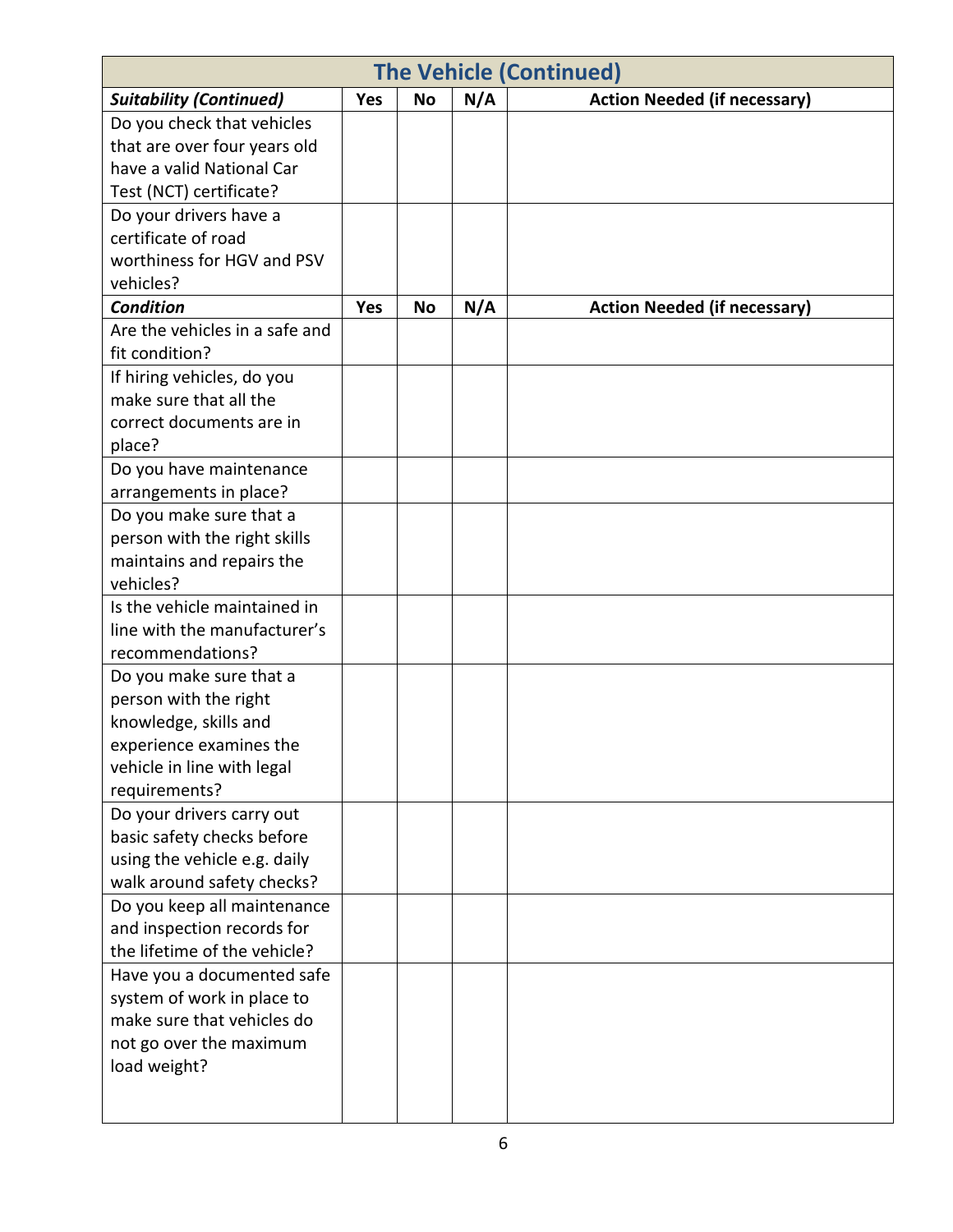|                                    | <b>The Vehicle (Continued)</b> |           |     |                                     |  |  |  |
|------------------------------------|--------------------------------|-----------|-----|-------------------------------------|--|--|--|
| <b>Condition (Continued)</b>       | Yes                            | <b>No</b> | N/A | <b>Action Needed (if necessary)</b> |  |  |  |
| Do drivers make sure that          |                                |           |     |                                     |  |  |  |
| goods and equipment are            |                                |           |     |                                     |  |  |  |
| properly secured in the            |                                |           |     |                                     |  |  |  |
| vehicle?                           |                                |           |     |                                     |  |  |  |
| Do drivers regularly check         |                                |           |     |                                     |  |  |  |
| windscreen wipers and              |                                |           |     |                                     |  |  |  |
| replace them if needed?            |                                |           |     |                                     |  |  |  |
| Do drivers check that              |                                |           |     |                                     |  |  |  |
| windscreen washer                  |                                |           |     |                                     |  |  |  |
| reservoirs have enough anti -      |                                |           |     |                                     |  |  |  |
| freeze solution?                   |                                |           |     |                                     |  |  |  |
| <b>Safety Equipment</b>            | <b>Yes</b>                     | <b>No</b> | N/A | <b>Action Needed (if necessary)</b> |  |  |  |
| Is the safety equipment in         |                                |           |     |                                     |  |  |  |
| the vehicle properly fitted        |                                |           |     |                                     |  |  |  |
| and maintained?                    |                                |           |     |                                     |  |  |  |
| Is the safety equipment            |                                |           |     |                                     |  |  |  |
| suitable and in good working       |                                |           |     |                                     |  |  |  |
| order (for example, warning        |                                |           |     |                                     |  |  |  |
| triangles, first aid kit, fire     |                                |           |     |                                     |  |  |  |
| extinguishers)?                    |                                |           |     |                                     |  |  |  |
| Are safety belts and head          |                                |           |     |                                     |  |  |  |
| restraints fitted correctly and    |                                |           |     |                                     |  |  |  |
| do they function properly?         |                                |           |     |                                     |  |  |  |
| Do drivers have suitable           |                                |           |     |                                     |  |  |  |
| clothing and footwear for          |                                |           |     |                                     |  |  |  |
| their job (for example, high       |                                |           |     |                                     |  |  |  |
| visibility vest)?                  |                                |           |     |                                     |  |  |  |
| <b>Safety Critical Information</b> | Yes                            | <b>No</b> | N/A | <b>Action Needed (if necessary)</b> |  |  |  |
| Do drivers have access to          |                                |           |     |                                     |  |  |  |
| information that will help         |                                |           |     |                                     |  |  |  |
| them to reduce risks such as       |                                |           |     |                                     |  |  |  |
| information on                     |                                |           |     |                                     |  |  |  |
| recommended tyre<br>pressure?      |                                |           |     |                                     |  |  |  |
| Do drivers have access to          |                                |           |     |                                     |  |  |  |
| information that will help         |                                |           |     |                                     |  |  |  |
| them to reduce risks such as       |                                |           |     |                                     |  |  |  |
| information on how to adjust       |                                |           |     |                                     |  |  |  |
| headlamp beams to make up          |                                |           |     |                                     |  |  |  |
| for load weight?                   |                                |           |     |                                     |  |  |  |
|                                    |                                |           |     |                                     |  |  |  |
|                                    |                                |           |     |                                     |  |  |  |
|                                    |                                |           |     |                                     |  |  |  |
|                                    |                                |           |     |                                     |  |  |  |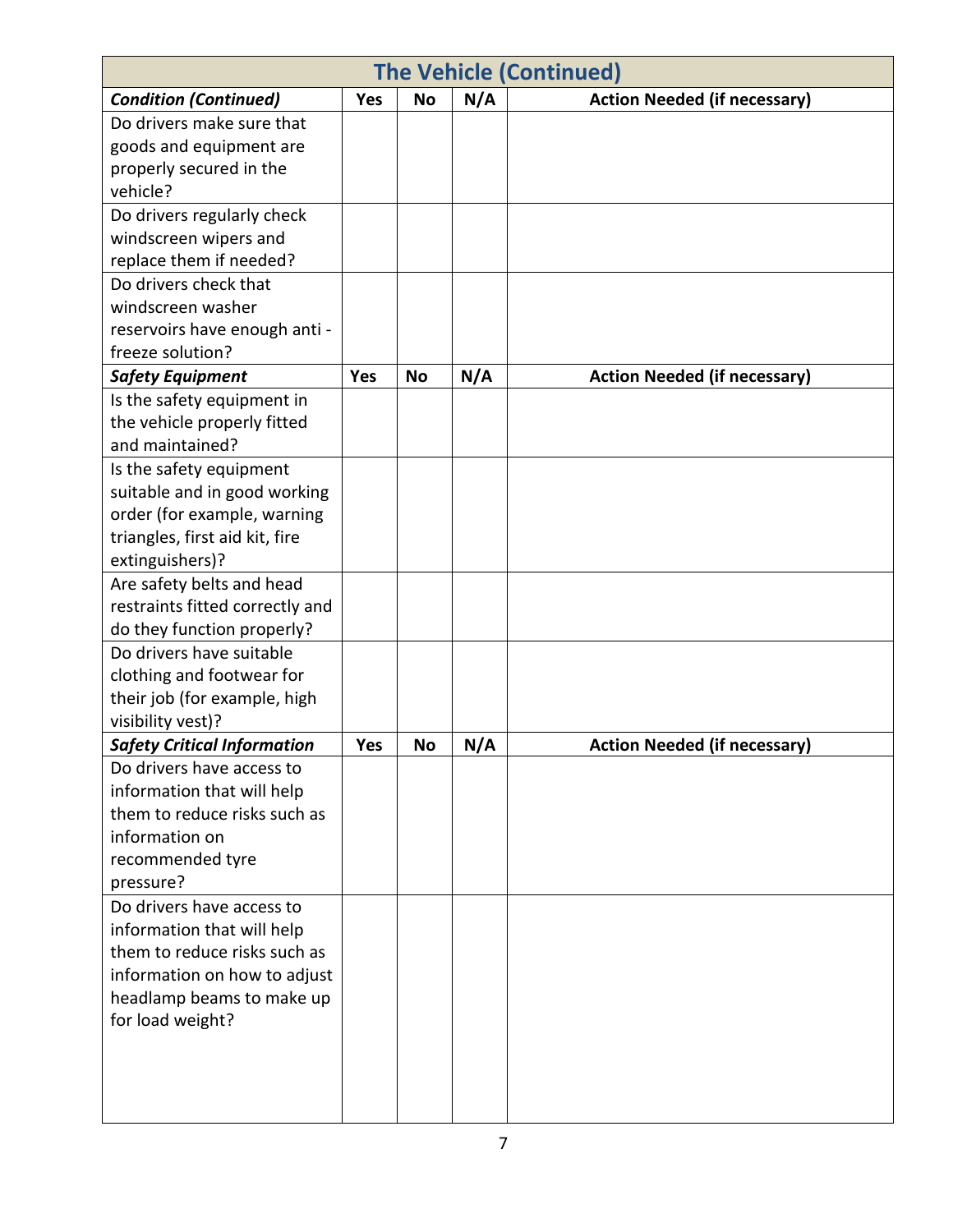| <b>The Vehicle (Continued)</b>                                                                                                                                                                                                                                                                                                |     |           |     |                                     |  |  |  |
|-------------------------------------------------------------------------------------------------------------------------------------------------------------------------------------------------------------------------------------------------------------------------------------------------------------------------------|-----|-----------|-----|-------------------------------------|--|--|--|
| <b>Safety Critical Information</b><br>(Continued)                                                                                                                                                                                                                                                                             | Yes | <b>No</b> | N/A | <b>Action Needed (if necessary)</b> |  |  |  |
| Do drivers have access to<br>information that will help<br>them to reduce risks such as<br>information on how to adjust<br>head restraints to protect<br>against whiplash?                                                                                                                                                    |     |           |     |                                     |  |  |  |
| Do drivers have access to<br>information that will help<br>them to reduce risks such as<br>information on what drivers<br>should do if they feel that<br>their vehicle is unsafe and<br>who they should contact?                                                                                                              |     |           |     |                                     |  |  |  |
| Do drivers have access to<br>information that will help<br>them to reduce risks such as<br>information on crash<br>protection and in - vehicle<br>technology, where fitted,<br>such as active systems (for<br>example ABS), passive<br>systems (for example<br>airbags) and devices (for<br>example satellite<br>navigation)? |     |           |     |                                     |  |  |  |
| <b>Ergonomic Factors</b>                                                                                                                                                                                                                                                                                                      | Yes | <b>No</b> | N/A | <b>Action Needed (if necessary)</b> |  |  |  |
| Are you satisfied that your<br>drivers' health and safety is<br>not being put at risk due to<br>factors such as unsuitable<br>seating positions or driving<br>posture?                                                                                                                                                        |     |           |     |                                     |  |  |  |
| Do you take ergonomic<br>factors into account before<br>you buy or hire new<br>vehicles?                                                                                                                                                                                                                                      |     |           |     |                                     |  |  |  |
| Do you give your drivers<br>information on good posture<br>and, where relevant, on how<br>to set their seat correctly?                                                                                                                                                                                                        |     |           |     |                                     |  |  |  |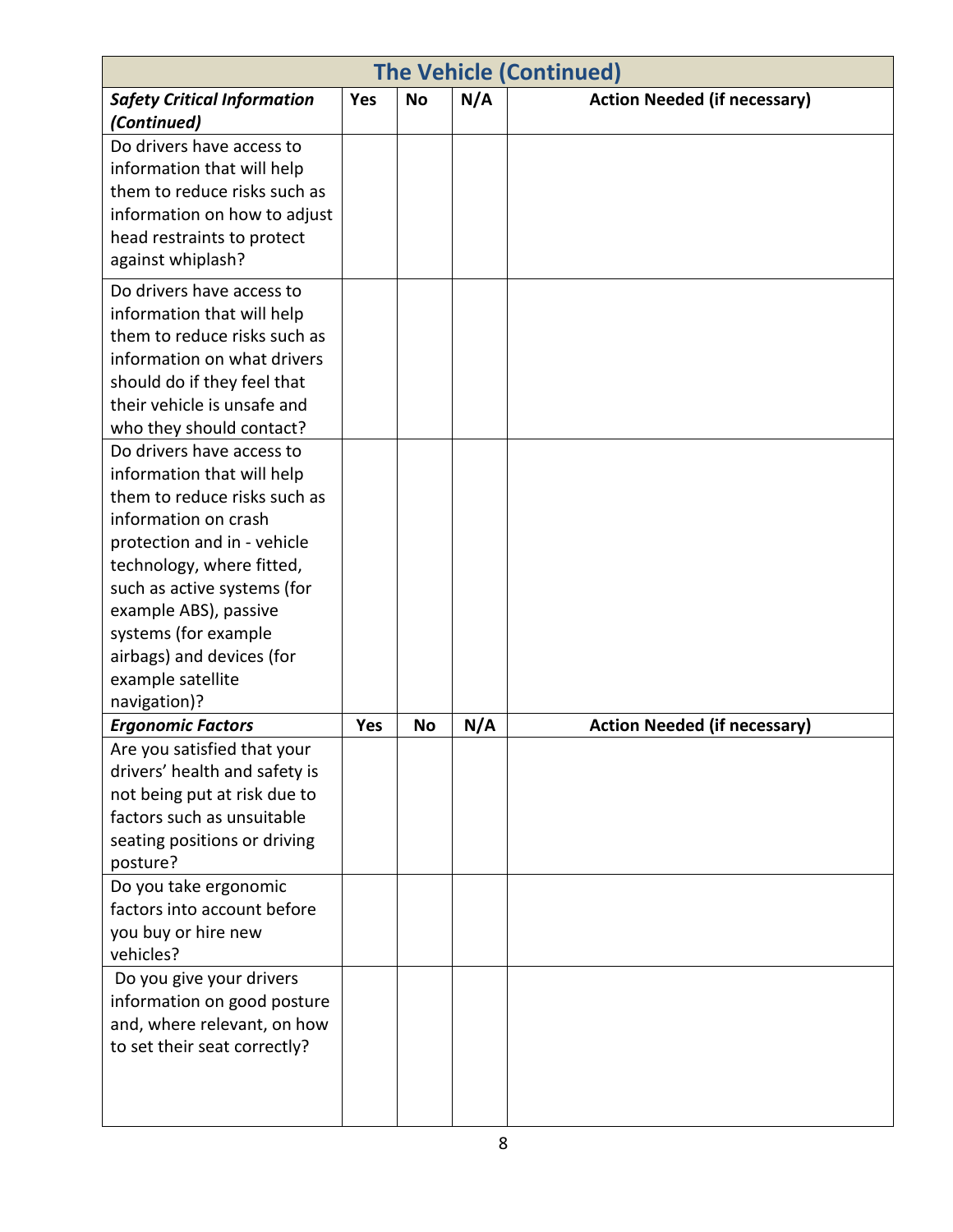|                                                   | <b>The Journey</b> |           |     |                                     |  |  |
|---------------------------------------------------|--------------------|-----------|-----|-------------------------------------|--|--|
| <b>Routes</b>                                     | <b>Yes</b>         | <b>No</b> | N/A | <b>Action Needed (if necessary)</b> |  |  |
| Do you plan all routes                            |                    |           |     |                                     |  |  |
| properly?                                         |                    |           |     |                                     |  |  |
| Could you use safer routes?                       |                    |           |     |                                     |  |  |
| When planning the route, do                       |                    |           |     |                                     |  |  |
| you take enough account of                        |                    |           |     |                                     |  |  |
| possible overhead                                 |                    |           |     |                                     |  |  |
| restrictions such as                              |                    |           |     |                                     |  |  |
| bridges or tunnels?                               |                    |           |     |                                     |  |  |
| When planning the route, do                       |                    |           |     |                                     |  |  |
| you take enough account of                        |                    |           |     |                                     |  |  |
| possible overhead                                 |                    |           |     |                                     |  |  |
| restrictions such as electrical                   |                    |           |     |                                     |  |  |
| power lines?                                      |                    |           |     |                                     |  |  |
| When planning the route, do                       |                    |           |     |                                     |  |  |
| you take enough account of                        |                    |           |     |                                     |  |  |
| possible overhead                                 |                    |           |     |                                     |  |  |
| restrictions such as                              |                    |           |     |                                     |  |  |
| overhead obstructions, such                       |                    |           |     |                                     |  |  |
| as chemical pipelines or                          |                    |           |     |                                     |  |  |
| trees?                                            |                    |           |     |                                     |  |  |
| When planning the route, do                       |                    |           |     |                                     |  |  |
| you take enough account of                        |                    |           |     |                                     |  |  |
| possible overhead                                 |                    |           |     |                                     |  |  |
| restrictions such as level                        |                    |           |     |                                     |  |  |
| crossings, which may be                           |                    |           |     |                                     |  |  |
| dangerous for long vehicles?                      |                    |           |     |                                     |  |  |
| <b>Scheduling</b>                                 | <b>Yes</b>         | <b>No</b> | N/A | <b>Action Needed (if necessary)</b> |  |  |
| Do you encourage staff to                         |                    |           |     |                                     |  |  |
| take public transport rather<br>than drive?       |                    |           |     |                                     |  |  |
|                                                   |                    |           |     |                                     |  |  |
| Do you encourage staff to                         |                    |           |     |                                     |  |  |
| stay overnight rather than                        |                    |           |     |                                     |  |  |
| complete a long road<br>journey at the end of the |                    |           |     |                                     |  |  |
| working day?                                      |                    |           |     |                                     |  |  |
| Do you encourage staff to                         |                    |           |     |                                     |  |  |
| share a journey with a                            |                    |           |     |                                     |  |  |
| colleague?                                        |                    |           |     |                                     |  |  |
| Do you encourage staff to                         |                    |           |     |                                     |  |  |
| take regular breaks e.g. 15                       |                    |           |     |                                     |  |  |
| minutes break every 2                             |                    |           |     |                                     |  |  |
| hours?                                            |                    |           |     |                                     |  |  |
|                                                   |                    |           |     |                                     |  |  |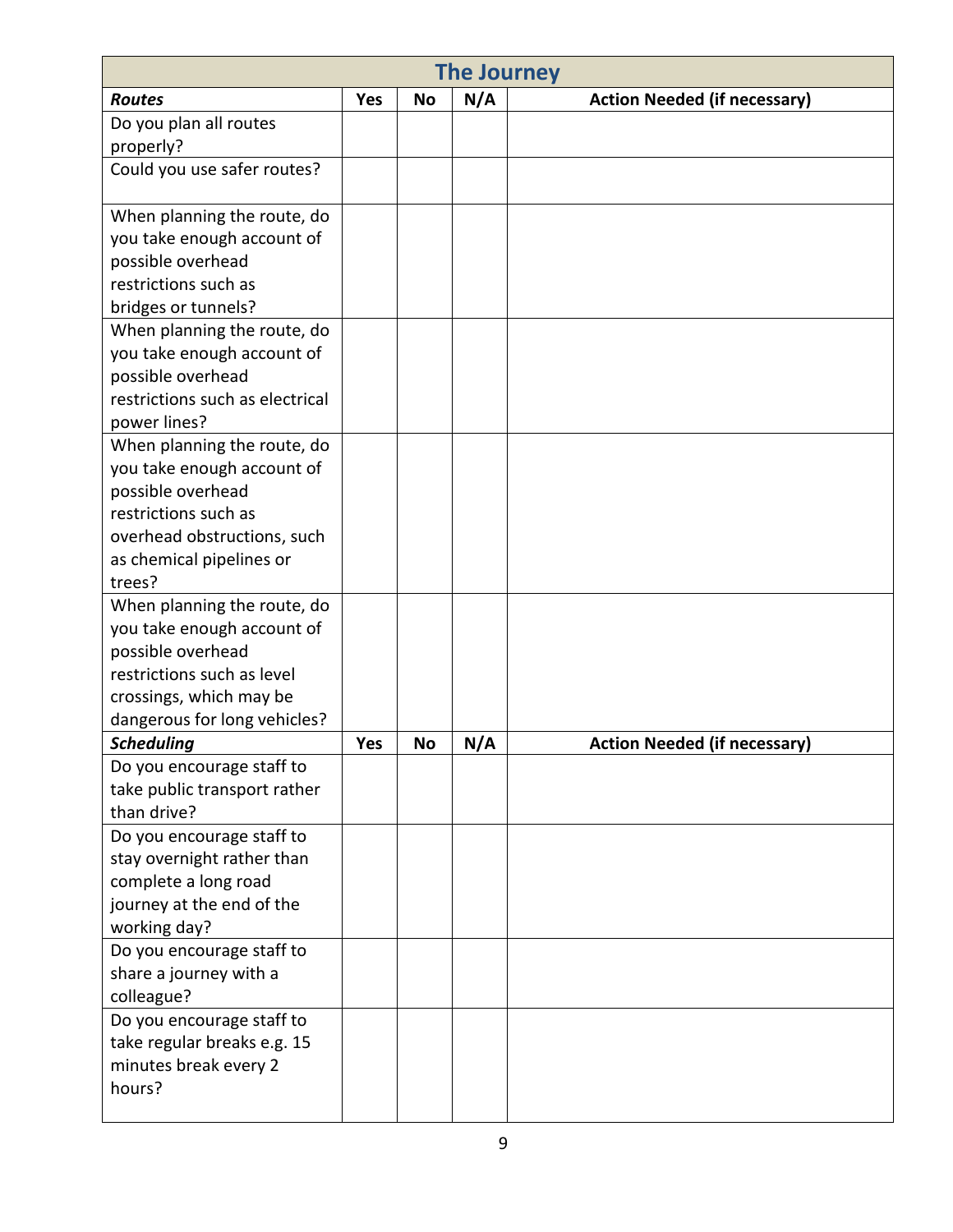| <b>The Journey (Continued)</b> |            |           |     |                                     |  |  |  |
|--------------------------------|------------|-----------|-----|-------------------------------------|--|--|--|
| <b>Scheduling (Continued)</b>  | <b>Yes</b> | <b>No</b> | N/A | <b>Action Needed (if necessary)</b> |  |  |  |
| Are the work schedules         |            |           |     |                                     |  |  |  |
| realistic?                     |            |           |     |                                     |  |  |  |
| Do you allow for enough        |            |           |     |                                     |  |  |  |
| recovery time between          |            |           |     |                                     |  |  |  |
| journeys?                      |            |           |     |                                     |  |  |  |
| Do you take into account       |            |           |     |                                     |  |  |  |
| times when drivers are most    |            |           |     |                                     |  |  |  |
| likely to feel tired or sleepy |            |           |     |                                     |  |  |  |
| when you plan your work        |            |           |     |                                     |  |  |  |
| schedules?                     |            |           |     |                                     |  |  |  |
| Have you taken steps to stop   |            |           |     |                                     |  |  |  |
| employees from driving if      |            |           |     |                                     |  |  |  |
| they feel tired or sleepy,     |            |           |     |                                     |  |  |  |
| even if this might upset       |            |           |     |                                     |  |  |  |
| delivery schedules?            |            |           |     |                                     |  |  |  |
| Do you regularly make sure     |            |           |     |                                     |  |  |  |
| that drivers are not cutting   |            |           |     |                                     |  |  |  |
| corners and putting            |            |           |     |                                     |  |  |  |
| themselves or others at risk?  |            |           |     |                                     |  |  |  |
| Do you try to avoid            |            |           |     |                                     |  |  |  |
| scheduling journeys during     |            |           |     |                                     |  |  |  |
| times when you expect peak     |            |           |     |                                     |  |  |  |
| traffic flows?                 |            |           |     |                                     |  |  |  |
| Do you make sure that          |            |           |     |                                     |  |  |  |
| drivers obey EU rules on       |            |           |     |                                     |  |  |  |
| driving, breaks and rest       |            |           |     |                                     |  |  |  |
| periods?                       |            |           |     |                                     |  |  |  |
| Do you make proper             |            |           |     |                                     |  |  |  |
| allowances for new or          |            |           |     |                                     |  |  |  |
| trainee drivers when           |            |           |     |                                     |  |  |  |
| planning schedules?            |            |           |     |                                     |  |  |  |
| Do you check tachograph        |            |           |     |                                     |  |  |  |
| and drivers' hours records to  |            |           |     |                                     |  |  |  |
| make sure that drivers take    |            |           |     |                                     |  |  |  |
| their daily and weekly rest    |            |           |     |                                     |  |  |  |
| breaks?                        |            |           |     |                                     |  |  |  |
| Do you make allowances for     |            |           |     |                                     |  |  |  |
| delays such as road works or   |            |           |     |                                     |  |  |  |
| traffic congestion when        |            |           |     |                                     |  |  |  |
| planning schedules?            |            |           |     |                                     |  |  |  |
| Do you check information       |            |           |     |                                     |  |  |  |
| services such as AA            |            |           |     |                                     |  |  |  |
| Roadwatch?                     |            |           |     |                                     |  |  |  |
|                                |            |           |     |                                     |  |  |  |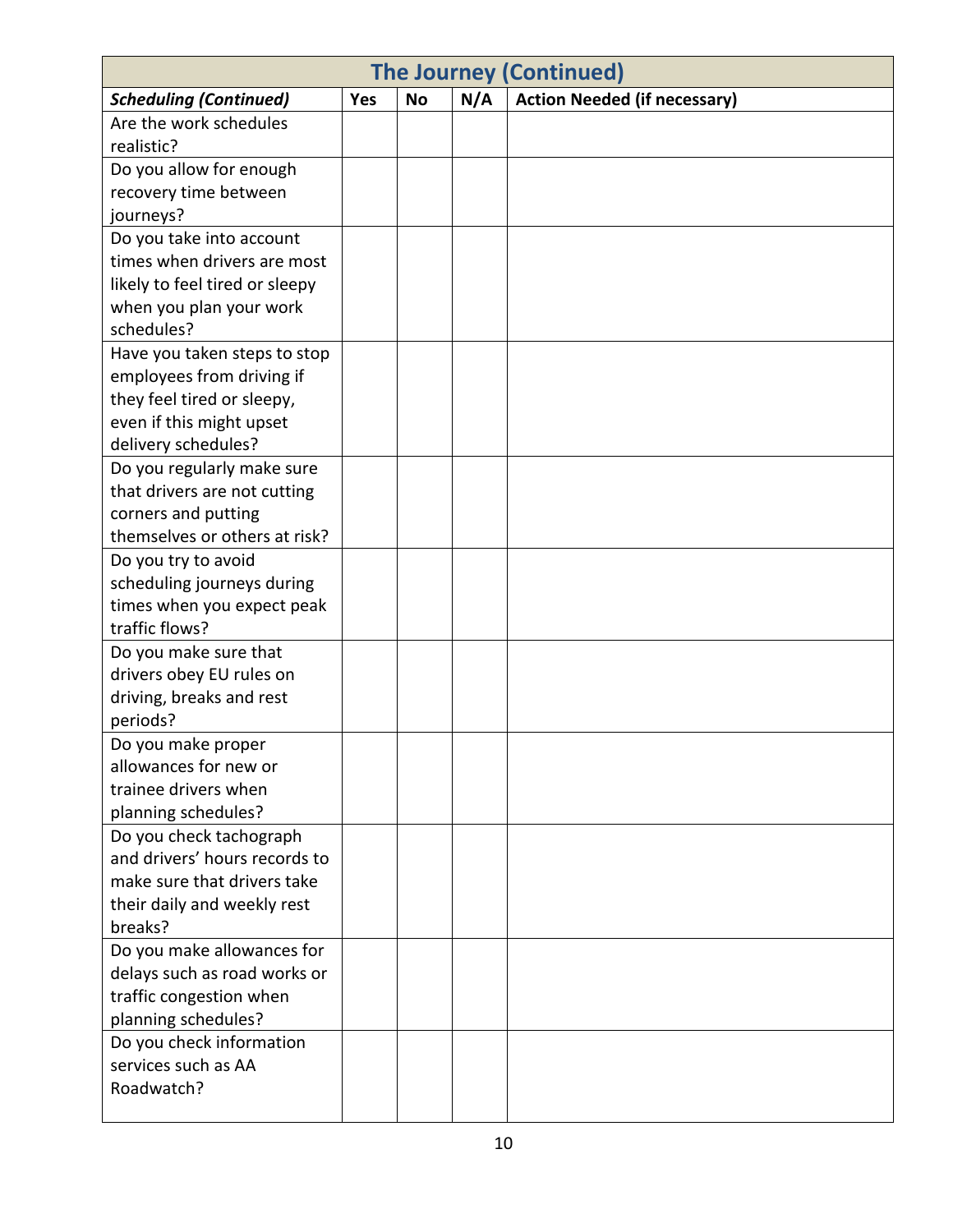| <b>The Journey (Continued)</b>           |            |           |     |                                     |  |
|------------------------------------------|------------|-----------|-----|-------------------------------------|--|
| <b>Time</b>                              | Yes        | <b>No</b> | N/A | <b>Action Needed (if necessary)</b> |  |
| Are you satisfied that drivers           |            |           |     |                                     |  |
| have enough time to                      |            |           |     |                                     |  |
| complete journeys safely?                |            |           |     |                                     |  |
| Are your schedules realistic?            |            |           |     |                                     |  |
| Do journey times take                    |            |           |     |                                     |  |
| account of road types and                |            |           |     |                                     |  |
| condition, and allow for rest            |            |           |     |                                     |  |
| breaks?                                  |            |           |     |                                     |  |
| Do you expect a non -                    |            |           |     |                                     |  |
| vocational driver to drive               |            |           |     |                                     |  |
| and work for longer than a               |            |           |     |                                     |  |
| professional driver?                     |            |           |     |                                     |  |
| Does your company policy                 |            |           |     |                                     |  |
| put drivers under pressure               |            |           |     |                                     |  |
| and encourage them to take               |            |           |     |                                     |  |
| needless risks - such as                 |            |           |     |                                     |  |
| breaking safe speeds                     |            |           |     |                                     |  |
| because of agreed arrival                |            |           |     |                                     |  |
| times?                                   |            |           |     |                                     |  |
| Do you warn employees                    |            |           |     |                                     |  |
| working irregular hours of               |            |           |     |                                     |  |
| the dangers of driving home              |            |           |     |                                     |  |
| from work when they are                  |            |           |     |                                     |  |
| overly tired?                            |            |           |     |                                     |  |
| Do employees working                     |            |           |     |                                     |  |
| irregular hours have access              |            |           |     |                                     |  |
| to another means transport,              |            |           |     |                                     |  |
| such as public transport or a            |            |           |     |                                     |  |
| taxi, if they feel too tired to          |            |           |     |                                     |  |
| drive home from work?<br><b>Distance</b> | <b>Yes</b> | <b>No</b> | N/A | <b>Action Needed (if necessary)</b> |  |
| Have you put work systems                |            |           |     |                                     |  |
| in place to make sure that               |            |           |     |                                     |  |
| drivers are not at risk from             |            |           |     |                                     |  |
| tiredness due to driving long            |            |           |     |                                     |  |
| distances without proper                 |            |           |     |                                     |  |
| breaks?                                  |            |           |     |                                     |  |
| Can you reduce or avoid long             |            |           |     |                                     |  |
| road journeys by using other             |            |           |     |                                     |  |
| methods of transport?                    |            |           |     |                                     |  |
| Do you plan journeys so that             |            |           |     |                                     |  |
| drivers do not become overly             |            |           |     |                                     |  |
| tired?                                   |            |           |     |                                     |  |